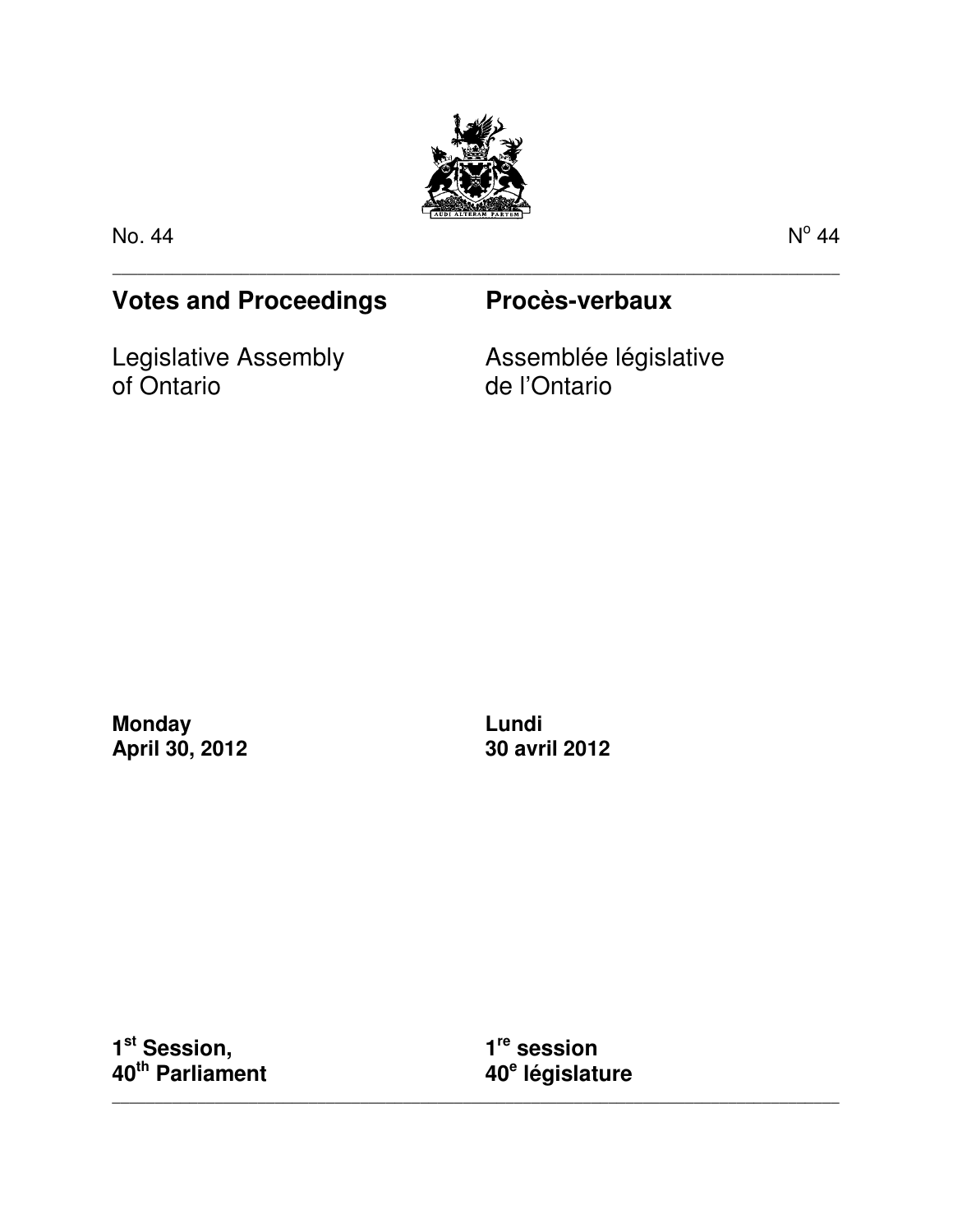# **10:30 A.M. 10 H 30**

The Speaker addressed the House as follows:-

I beg to inform the House that a vacancy has occurred in the membership of the House by reason of the resignation of Elizabeth Witmer as the member for the Electoral District of Kitchener–Waterloo, effective the  $27<sup>th</sup>$  day of April 2012.

Accordingly, my warrant has been issued to the Chief Electoral Officer for the issue of a writ for a byelection.

\_\_\_\_\_\_\_\_\_\_\_\_

\_\_\_\_\_\_\_\_\_\_\_\_

\_\_\_\_\_\_\_\_\_\_\_\_

\_\_\_\_\_\_\_\_\_\_\_\_

\_\_\_\_\_\_\_\_\_\_\_\_

**ORAL QUESTIONS COUNTING ORAL OUTSTIONS ORALES** 

The House recessed at 11:53 a.m.  $\hat{A}$  11 h 53, l'Assemblée a suspendu la séance.

### **1:00 P.M. 13 H**

### REPORTS BY COMMITTEES RAPPORTS DES COMITÉS

Standing Committee on Regulations and Private Bills:-

Report presented and adoption of recommendations moved.

Mr. Tabuns moved adjournment of the debate. M. Tabuns propose l'ajournement du débat.

The following Bill was introduced and read the first time:-

Bill 77, An Act to amend the Labour Relations Act, 1995 with respect to enhancing fairness for employees. Mr. Natyshak.

Comité permanent des règlements et des projets de loi d'intérêt privé :-

First Report 2012 (Sessional Paper No. 83). Rapport premier 2012 (Document sessionnel  $n^{\circ}$   $\overline{83}$ ).

> Rapport présenté et adoption des recommandations proposée.

Carried. Adoptée.

### **INTRODUCTION OF BILLS DÉPÔT DES PROJETS DE LOI**

Le projet de loi suivant est présenté et lu une première fois:-

Projet de loi 77, Loi modifiant la Loi de 1995 sur les relations de travail en vue d'accroître l'équité à l'égard des employés. M. Natyshak.

### **PETITIONS PÉTITIONS**

Le Commissaire aux services en français (document parlementaire n° P-3)  $M^{me}$  Gélinas.

Granting additional powers to the Ontario Ombudsman (Sessional Paper No. P-6)  $M^{me}$  Gélinas.

PET scans (Sessional Paper No. P-8) M<sup>me</sup> Gélinas.

Moratorium on industrial wind development (Sessional Paper No. P-12) Mr. O'Toole and Mr. Smith.

Banning solar farms on agricultural land (Sessional Paper No. P-31) Mr. Yurek.

Repeal breed-specific legislation (Sessional Paper No. P-52) Ms. DiNovo.

Debt retirement charge (Sessional Paper No. P-60) Mr. Mantha.